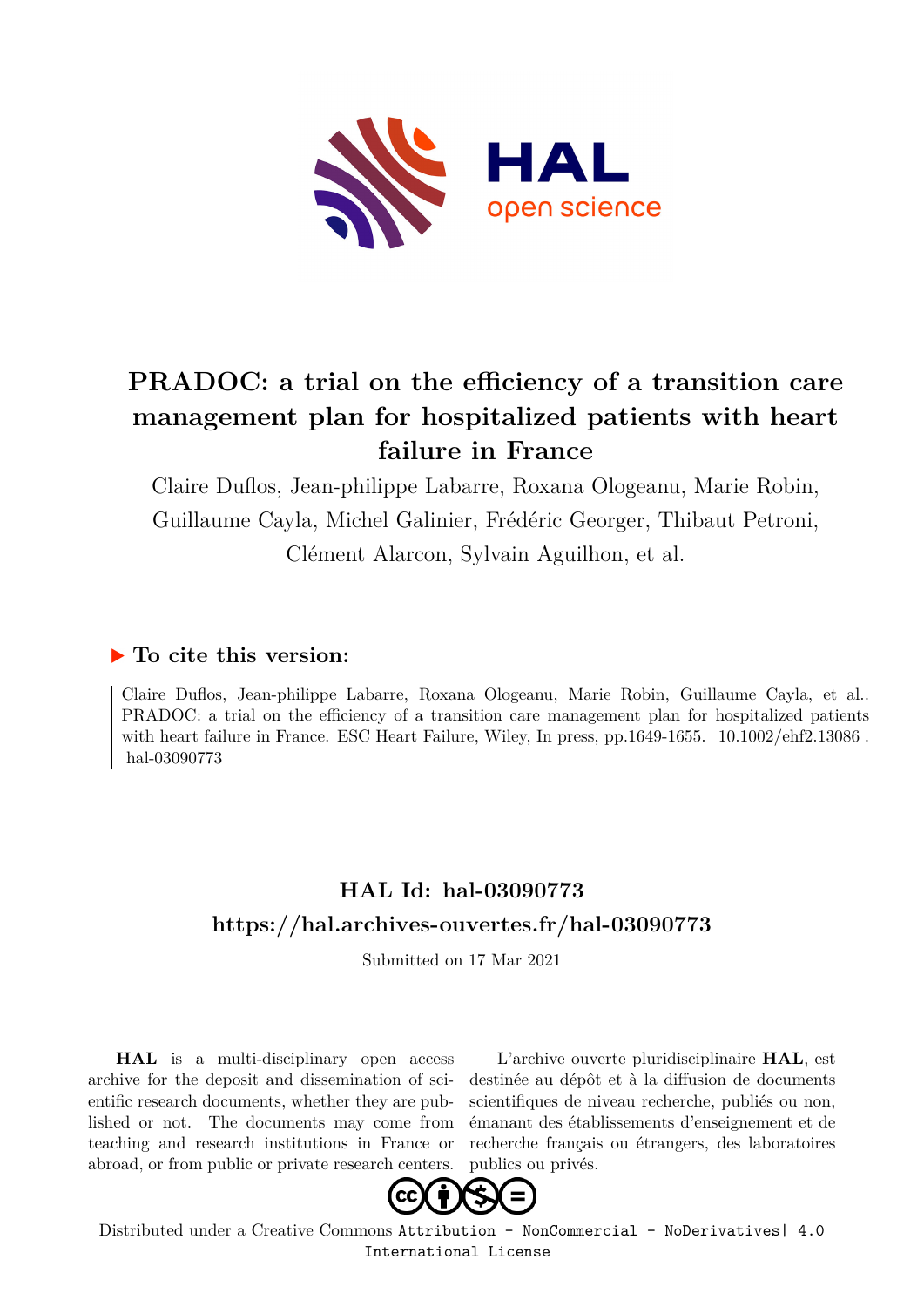# PRADOC: a trial on the efficiency of a transition care management plan for hospitalized patients with heart failure in France

Claire Duflos<sup>1,2</sup>, Jean-Philippe Labarre<sup>3</sup>, Roxana Ologeanu<sup>4</sup>, Marie Robin<sup>5</sup>, Guillaume Cayla<sup>6</sup>, Michel Galinier<sup>7</sup>, Frédéric Georger<sup>8</sup>, Thibaut Petroni<sup>3</sup>, Clément Alarcon<sup>9</sup>, Sylvain Aguilhon<sup>5</sup>, Christine Delonca<sup>5</sup>, Pascal Battistella<sup>5</sup>, Audrey Agullo<sup>5</sup>, Florence Leclercq<sup>5</sup>, Jean-Luc Pasquie<sup>5,10</sup>, Laurence Papinaud<sup>11</sup>, Grégoire Mercier<sup>12,2</sup>, Jean-Etienne Ricci<sup>6</sup> and François Roubille<sup>5,10\*</sup>

<sup>1</sup>Clinical Research and Epidemiology Unit, CHU Montpellier, Univ Montpellier, Montpellier, France; <sup>2</sup>CEPEL, Univ Montpellier, CNRS, Montpellier, France; <sup>3</sup>Cardiology, Clinique *du Pont de Chaume ELSAN, Montauban, France;* <sup>4</sup> *Montpellier Research Management, Univ Montpellier, Montpellier, France;* <sup>5</sup> *Department of Cardiology, Montpellier University Hospital, Montpellier Cedex <sup>5</sup>, <sup>34295</sup>, France;* <sup>6</sup> *Department of Cardiology, Nimes University Hospital, Montpellier University, Nimes, France;* <sup>7</sup> *Fédération des Services de Cardiologie, CHU Toulouse‐Rangueil, Toulouse, France;* <sup>8</sup> *Cardiology Unit, Beziers Hospital, Béziers, France;* <sup>9</sup> *Department of Cardiology, Alès‐Cévennes Hospital, Alès cedex, France;* <sup>10</sup>*PhyMedExp, Université de Montpellier, INSERM, CNRS, Montpellier, France;* <sup>11</sup>*Direction Régional du Service Médical Languedoc‐Roussillon, CNAM, Paris, France;* <sup>12</sup>*Public Health Department, Montpellier University Hospital, Montpellier Cedex <sup>5</sup>, France*

## Abstract

**Aims** Transition care programmes are designed to improve coordination of care between hospital and home. For heart failure patients, meta-analyses show a high efficacy but with moderate evidence level. Moreover, difficulties for implementation of such programmes limit their extrapolation.

**Methods and results** We designed a mixed‐method study to assess the implementation of the PRADO‐IC, a nationwide transition programme that aims to be offered to every patient with heart failure in France. This programme consists essentially in an administrative assistance to schedule follow‐up visits and in a nurse follow‐up during 2 to 6 months and aims to reduce the annual heart failure readmission rate by 30%. This study assessed three quantitative aims: the cost to avoid a readmission for heart failure within 1 year (primary aim, intended sample size 404 patients), clinical care pathways, and system economic outcomes; and two qualitative aims: perceived problems and benefits of the PRADO‐IC. All analyses will be gathered at the end of study for a joint interpretation. Strengths of this study design are the randomized controlled design, the population included in six centres with low motivation bias, the primary efficiency analysis, the secondary efficacy analyses on care pathway and clinical outcomes, and the joint qualitative analysis. Limits are the heterogeneity of centres and of intervention in a control group and parallel development of other new therapeutic interventions in this field.

**Conclusions** The results of this study may help decision‐makers to support an administratively managed transition programme.

**Keywords** Heart failure; Readmission; Mixed‐methods study; Transition programme

*Received: <sup>8</sup> March <sup>2020</sup>; Revised: <sup>30</sup> August <sup>2020</sup>; Accepted: <sup>22</sup> October <sup>2020</sup>*

*\*Correspondence to: Francois Roubille, Department of Cardiology, Montpellier University Hospital, <sup>34295</sup> Montpellier Cedex <sup>5</sup>, France. Email: [francois.roubille@gmail.com](mailto:francois.roubille@gmail.com)*

## **Introduction**

Aside of clinical determinants, it was demonstrated that potential determinants of morbidity in heart failure (HF) patients include demographic factors,<sup>1</sup> use of care,<sup>2,3</sup> primary care organization,<sup>4</sup> primary care accessibility,<sup>1</sup> and hospital care organization.<sup>5</sup> Health service organizations may have

transition care programmes that facilitate coordination between health care facilities.<sup>4,6</sup> These programmes rely on the conceptual framework of coordination of care, which assumes that informational continuity allows for coordination of care<sup>7</sup> and that coordination of care improve the quality of care.<sup>8</sup> These programmes are particularly necessary in the transition phase, because patients are more prone to

© 2020 The Authors. ESC Heart Failure published by John Wiley & Sons Ltd on behalf of European Society of Cardiology

This is an open access article under the terms of the [Creative Commons Attribution](http://creativecommons.org/licenses/by-nc-nd/4.0/)‐NonCommercial‐NoDerivs License, which permits use and distribution in any medium, provided the original work is properly cited, the use is non-commercial and no modifications or adaptations are made.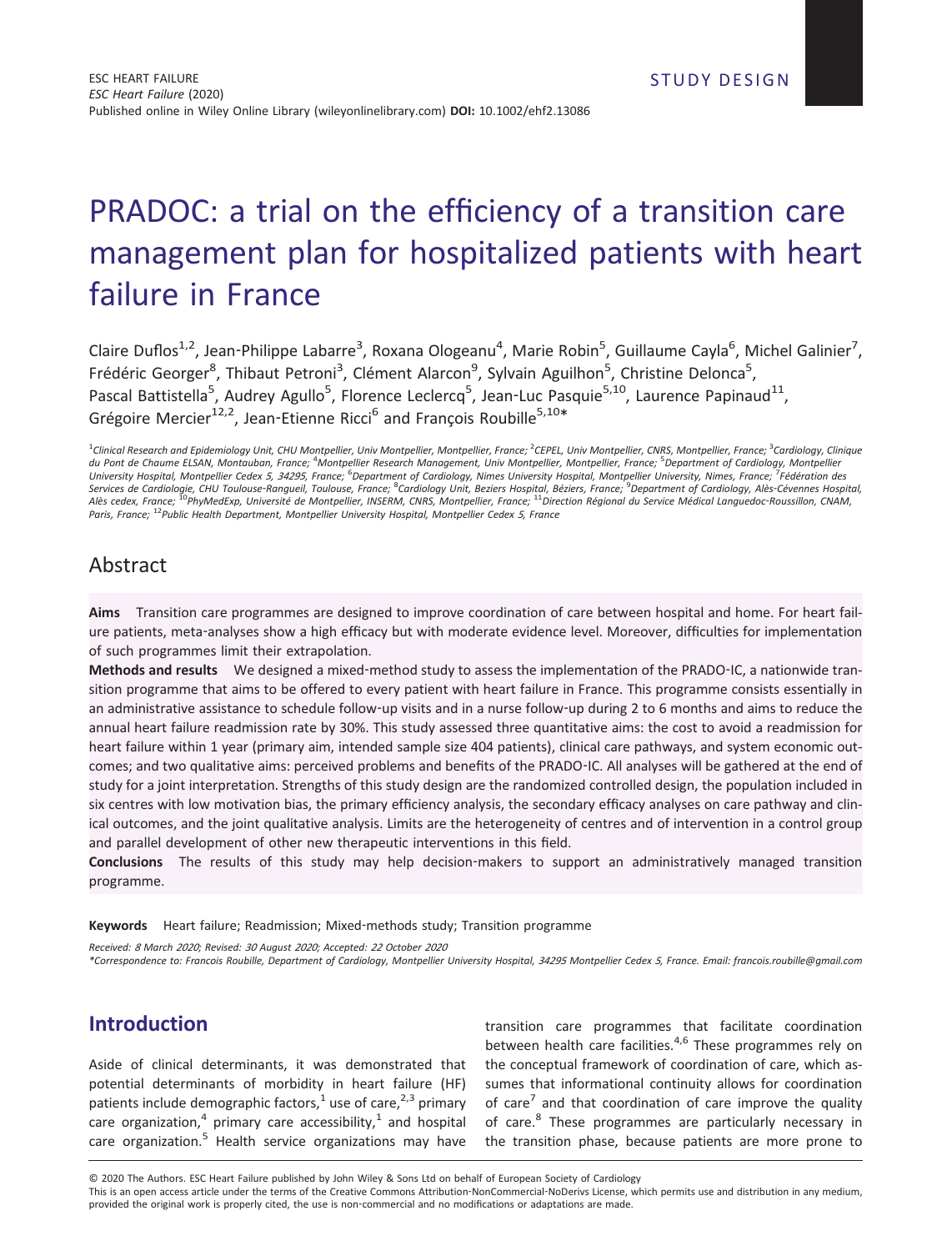readmissions.<sup>9</sup> Several meta-analyses showed an efficacy of transition care programmes on HF readmissions [relative risk (RR) of 0.51 to 0.74], all cause readmissions (RR of 0.75 to 0.88), and all cause deaths (RR of 0.75 to 0.87),  $10-14$  but results were not consistent between studies.

Alas, experimental papers on transition care efficacy are not sufficient to predict actual efficacy of real‐world transition care programmes, for three main reasons. First, the internal validity of these studies was often weak, due to the complexity of the interventions; consistently, the Cochrane review<sup>11</sup> attributed only a moderate evidence level to this result. Second, experimental trials enrolled selected patients, often without providing selection rules that allow for replication in non‐experimental settings. Third, trials were conducted by investigators who designed the interventions. In a single‐centre trial, favourable consequences would be more likely as the intervention was adapted to their setting and optimized during the intervention period. As a consequence for healthcare workers, the implementation of transition care programmes in non‐selected settings and patients may not lead to the expected health improvement.<sup>6</sup> Moreover, the addition of financial incentives to these interventions may have led to adverse consequences. For example, the Hospital Readmissions Reduction Program was associated with a reduction of readmissions in patients with HF, but also with an increase of mortality.<sup>15</sup> Therefore, more research is needed to assess the efficacy of transition care programme in real‐life settings.

In addition, several secondary outcomes are rarely assessed in this literature. (i) Medico-economic analyses are limited to costs analyses $^{10}$  or to cost-benefit analyses and do not provide utility assessment. Therefore, they do not allow to compare cost-effectiveness to willingness to pay. Moreover, as hospitalizations are the greatest expense item of HF care pathways, cost savings may hide an increase of costs in the primary care setting. (ii) The impact of interventions on observed care pathways (i.e. the visits that are actually carried out) is rarely reported: Di Palo *et al*. reported a rate of follow-up visits<sup>16</sup> and Ferman et al. will report care pathways, adherence, and knowledges. $17$  (iii) Qualitative studies are scarce: Ahmad *et al*. interviewed different stakeholders on HF care management,<sup>18</sup> and Kilgore *et al.* studied the organization of clinical nurses.<sup>19</sup>

In France, all inhabitants are covered by a public mandatory health insurance, managed by the *Caisse Nationale d'Assurance Maladie* (CNAM). Coordination of care between hospitals and primary care mainly relies on local decisions, and too few patients with HF follow national guidelines regarding care pathway after discharge: in 2013, 54% did not visit any general practitioner (GP) in 7 days, and 64% did not visit any cardiologist in 3 months (CNAM data). Hospitals try to decrease the rate of readmissions through local initiatives (remote monitoring, early follow‐up hospital visits …). But this does not include coordination with ambulatory care system, it requires a strong investment on the part of physicians, and there is no certainty that funding will continue. Also, there is no guarantee that educational and social support is systematically delivered to each patient in the acute hospital setting. In consequence, the availability of transition care to any patient is not guaranteed. Therefore, the CNAM and the French Society of Cardiology designed a transition care programme so that it would be easily available to any patient in France. This programme is called *Programme de Retour à Domicile après une Insuffisance Cardiaque* (PRADO‐IC). The PRADO‐IC was generalized in France in 2014, with the aim to reduce the annual death rate by 20% and the annual HF readmission rate by 30%. Target population consists of patients with HF living at home. The PRADO‐IC consists in an administrative assistant who visits patients during hospitalization to schedule follow-up visits with the GP and the cardiologist and to apply to social benefits of the CNAM; a nurse follow-up during 2 (NYHA I-II) to 6 months (NYHA III–IV), to assess clinical signs and symptoms of HF and provide pragmatic advices on self‐care; and a coordination notebook, held by the patient. The PRADO is easily available because it is entirely funded by the CNAM, without conditions for hospitals or patients and because it is not time‐consuming for usual healthcare workers.

No previous RCT of the PRADO‐IC was done. The National Health Insurance realized a quasi-experimental study on the first patients, which was not published in a peer-reviewed journal. In the light of our literature review, many questions remain. (i) Is the PRADO-IC cost-effective 1 year after inclusion? (ii) Is the PRADO-IC clinically effective 1 year after inclusion? (iii) Does the PRADO-IC shift health expenditure from hospital to primary care? (iv) Does the PRADO‐IC promotes guideline‐concordant care pathways? (v) Do healthcare providers perceive areas for improvement? In this study, we aim to assess the efficiency of this programme, that is the cost to avoid a readmission for HF at 1 year, vs. usual management. The cost considered is the cost for the society. Secondary quantitative aims are the efficacy on readmissions, death, quality of life, costs, and care pathways. Qualitative aims are to assess perceived areas for improvement.

### **Study design**

#### a Study design overview

The PRADOC study is a controlled randomized open‐label mixed‐method trial of the transition programme PRADO‐IC vs. usual management in patients hospitalized with HF. The trial is being conducted by a multidisciplinary team from the University of Montpellier: cardiologists, a public health physician, and an associate professor in Information Sciences in charge of the qualitative analyses. The study protocol and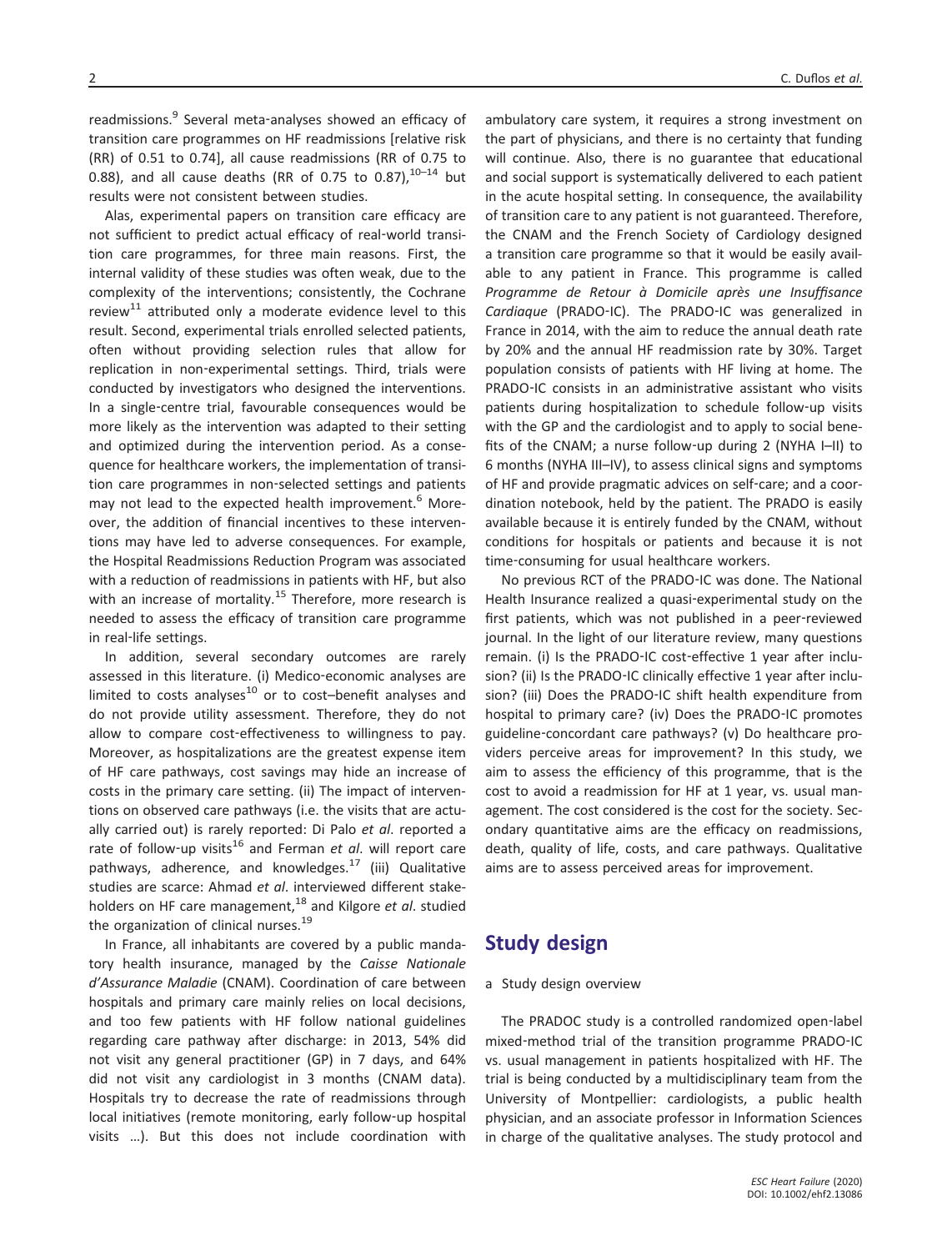methods were reviewed by the Ethics Committee CPP SE‐I (Ref 2017‐64) (NCT03396081). All patients gave informed consent to enter the study.

#### b. Settings and sample

This study takes place in a multicentre setting, including centres who were not involved in the design of the intervention. Despite a nationwide and exhaustive implementation strategy, the CNAM accepted to follow a patient‐level randomized design in the centres participating to this study. Recruitment takes place in the cardiology wards of six centres of the southwest of France, including three university hospitals (Montpellier, Nîmes, and Toulouse), two public hospitals and one private hospital. University hospitals provide basic care for patients within a narrow area (HF) and specialized care for patients in a broader area (HF accompanied by multiorgan deficiencies). In the University hospital of Montpellier, 80% of patients hospitalized for HF are admitted in cardiology ward (including cardiac ICU) during their hospitalization. The three other centres (Montauban, Béziers, and Alès) provide levels 1 and 2 care. $^{20}$  Patients are consecutively assessed for eligibility, and eligible patients are included during weekdays.

The selection criteria are mainly those of the PRADO‐IC: adult patients, hospitalized for HF, discharged to home and independent at home, without terminal kidney failure, significant cognitive impairment, or behavioural disorders; patients in palliative care, or with a programmed aetiologic treatment at short‐term (valvular surgery, transcatheter aortic valve implantation, removal of arrythmogenic focus, and heart transplantation), are also excluded. Moreover, in order to limit the loss of data during study, we excluded patients with a programmed moving in Elderly Care Home in the next 6 months, or who did not understand French; and for ethical concerns, we excluded pregnant women, prisoners, or patients included in another research protocol. After inclusion, the only criteria for exclusion was a consent removal.

#### c. Interventions

The experimental intervention is a transition care programme between acute and ambulatory care settings, for patients hospitalized for HF. The hospital physician in charge assesses the eligibility of patients and prescribes the programme, which comprises three elements. (i) An administrative assistant visits patients during hospitalization and checks if they need help to make an appointment with their health providers (GP, cardiologist, and nurse). If patients do not have usual health provider, the administrative assistant provides them a list of health providers in their living area. If needed, the administrative assistant makes the three separate appointments for shortly after discharge: 1 week for GP and nurse and 2 months for cardiologist. Moreover, the administrative assistant asks patients if they need social benefit and organizes an appointment with the social service of the National Social Insurance if needed. (ii) A systematic nurse follow‐up is organized at home. For all patients, an initial pattern of one nursing visit weekly is scheduled during 2 months (eight visits in total). For patients with NYHA III and IV, bimonthly visits carry on for an additional 4 months. During these half‐hour visits, the nurse monitors the HF signs and symptoms and delivers patient education, including selfcare development. Nurses are not HF specialists. They all received the same training, using an e‐learning programme developed by the French Society of Cardiology and the CNAM. (iii) A follow‐up notebook is delivered to patients during the hospitalization. It contains personalized clinical monitoring advices, treatment prescribed at discharge, contact details of health providers, dates of appointment, and any pertinent follow-up information that health providers need to share with colleagues.

Usual case management is characterized by its inconsistency. If the hospital team finds that a patient needs help making follow-up appointments or obtaining social benefits, the nurse coordinator of the service will arrange this assistance by counselling the patient, family, or by calling the hospitals social services department. The physician in charge may prescribe a nurse follow‐up and/or a remote monitoring. Because shared charts do not exist between all care providers, sharing of information occurs via mails or e‐mails.

Besides, in both groups, it is common that patients receive strong recommendation from the hospital team to visit a GP in the week following discharge, and a cardiologist in the 2 months following discharge. Further, the GP may also prescribe a nurse follow-up, independently of the hospital physician.

#### d. Randomization

Patients are individually randomized using a centralized method based on a minimization algorithm, accessible online 24/7 (Ennov Clinical Software). Stratification criteria are the inclusion centre and the current attending of patients to a patient education programme.

The latter deserves to be explained. The PRADO‐IC includes a self‐management programme, which is a core component of patient education programmes. Self‐care is also included in telemonitoring programmes in France [SCAD (CHU de Caen), PIMP's (CH Pontoise), OSICAT/Chronic Care Connect (CHU Toulouse) …]. Thus, self‐management education by multiple programmes can promote competing effects, which would bring undesirable heterogeneity, and/or a confusion bias in case of unbalanced groups. In current recruitment site practices, two centres propose a remote monitoring (Chronic Care Connect). In current practice, none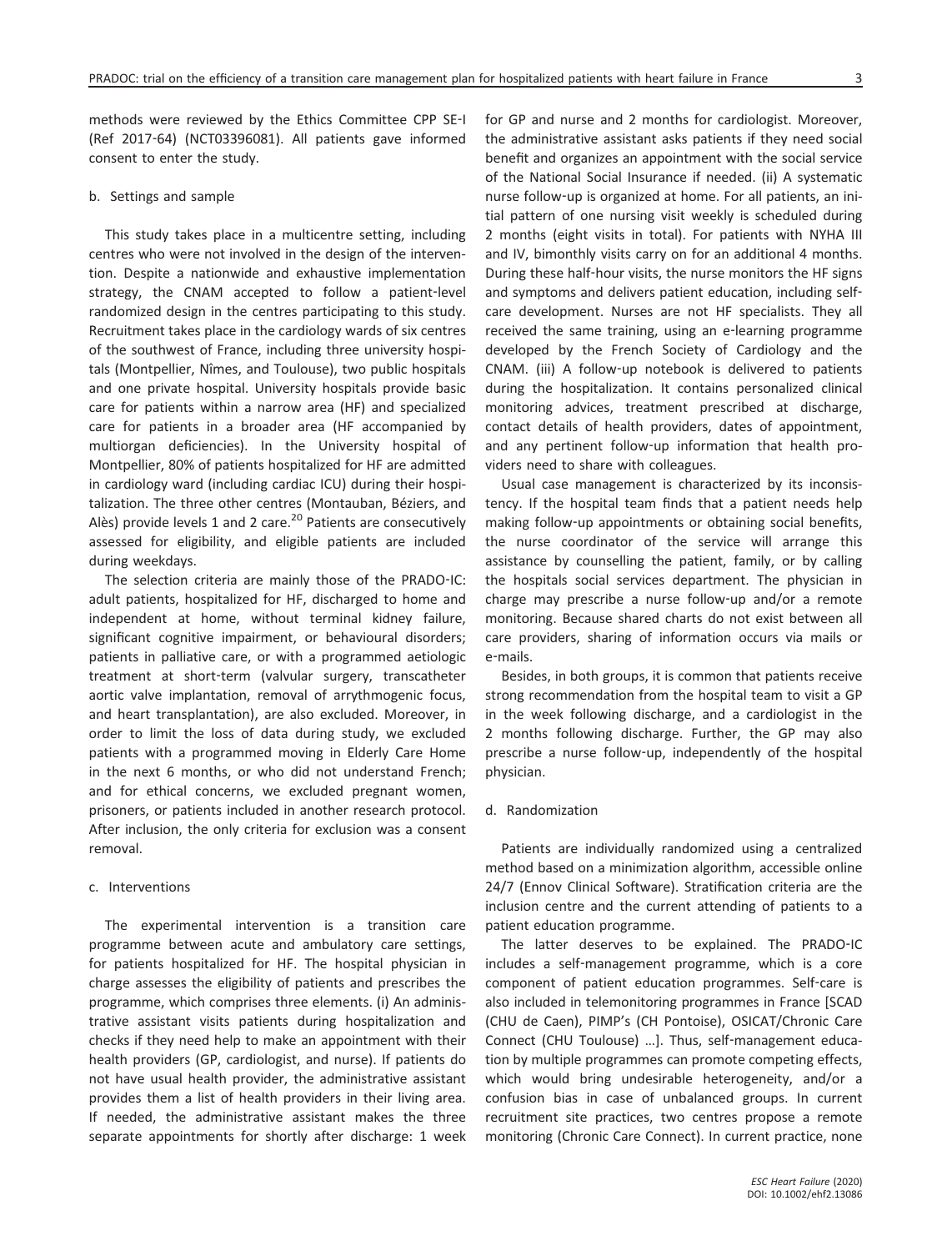#### e. Quantitative assessments

subgroup analyses.

To answer to the three first research questions (cost‐effectiveness, clinical efficacy, and health expenditure shift), we will assess efficacy, utility, and costs. The primary efficacy outcome is the number of hospitalizations for HF, which are defined as hospitalization with a principal diagnosis of HF [1500, 1501, 1509, 1110, J81, and R570 (ICD 10)] and are collected during 1 year in claim data. Secondary efficacy outcomes are the number of hospitalizations for any cause, death from cardio‐vascular cause (codes I00 to I99, ICD 10), and death from any cause, collected in claim data during 1 year. The utility of the health status of a participant will be the area under the curve of the EuroQol‐5D measures during the study (inclusion, 6 months, and 1 year). In case of death, a value of zero will be attributed at the death date, and missing values will be imputed by the nearest value. Costs will include direct costs: hospitalizations, transportations, ambulatory care, nursing home, and all collected in claim data during 1 year. Hospitalizations will be valued using a gross costing process, and other costs will be valued by their price. To compute the cost of the administrative assistants, we will use a top-down method: cost = number of administrative assistants in each inclusion centres \* median salary of administrative assistants in France/number of patients with the PRADO in each inclusion centre. The cost of the administrative assistant plus the cost of the scheduled nurse visits will be the cost of the intervention and will be measured at 6 months.

To answer the question of care pathways, we will assess the adequacy of the care pathway with guidelines (GP visit in 7 days after discharge, cardiologist visit in 2 months after discharge). Other outcomes are defined as (i) the operational objectives of the intervention (refusal rate and incomplete realization of the PRADO scheme), (ii) intensity and quality of care pathway [mean delay between two programmed visits with the principal GP, number of consultations with a cardiologist, rate of emergent care (unforeseeness index), and Continuity of Care Index], therapeutic management (persistence of long‐term HF treatment prescribed at inclusion and variability of diuretic dose), and (iii) accessibility to all categories of patients (socio‐economic and medical status of included patients and zip codes of included patients and of PRADO‐IC nurses). All secondary outcomes will be assessed during 1 year after inclusion.

#### f. Ancillary qualitative study

To answer the question of the perception of the programme, an ancillary qualitative study will be completed. The researcher will interview 30 patients of the PRADO‐IC group, 15 GPs, 15 nurses, and 15 cardiologists. Interviews with healthcare professionals will be conducted by telephone or e‐mail at any time during the programme. Eligible healthcare professionals will be those who have cared for a patient included in the study. They will be asked about the number of patients included in the PRADO they care for, their use of the coordination notebook, the points of vigilance for the continuity of information and care management, their expectations of the PRADO, their perception of the advantages and disadvantages of the PRADO, and the need to develop new skills to participate in the PRADO. Interviews with patients will be conducted by telephone 1 month after their discharge. Eligible patients will be those randomized in the Prado group and who have signed a specific consent for the qualitative study. They will be asked about their use of the coordination notebook, their expectations of the PRADO, and their perception of the advantages and disadvantages of the PRADO. Interviews will be coded by the thematic analysis method by two independent researchers.<sup>21</sup>

#### g. Data analysis

Analyses will be performed by the Medico‐Economic Research Unit of the University Hospital of Montpellier (France), using the SAS 9.4 statistical software (Cary Inc.), and the level of significance for each test will be set at 0.05.

In the absence of cost assumptions, the calculation of the number of subjects required is based on the effectiveness criterion of the main outcome. The objective of the PRADO is to achieve a relative reduction in the risk of rehospitalization for IC of 30%, and a readmission rate in the control group of 45% is expected. To demonstrate this risk reduction, with a 5% alpha risk and with a power of 80%, 404 subjects must be analysed. As the main judgement criterion is collected in national claim data, there will be no lost to follow‐up (exhaustive database of the French mandatory health insurance). The principal analysis will be a univariate, intent‐to‐treat cost-effectiveness analysis, performed following the ISPOR guidelines. No cost actualization will be performed due to the short follow‐up. The effectiveness criteria will be the occurrence of hospitalization for HF at 1 year. The incremental cost-efficacy ratio (ICER) will be computed at 1 year, with its bootstrap 95% confidence interval. This ICER is the marginal cost needed to avoid a hospitalization for HF. An acceptability curve will draw the probability that the PRADO‐IC is cost-effective for a range of decision thresholds, relatively to the usual management. Univariate sensitivity analyses will be performed to tackle uncertainty in unit costs and resource use.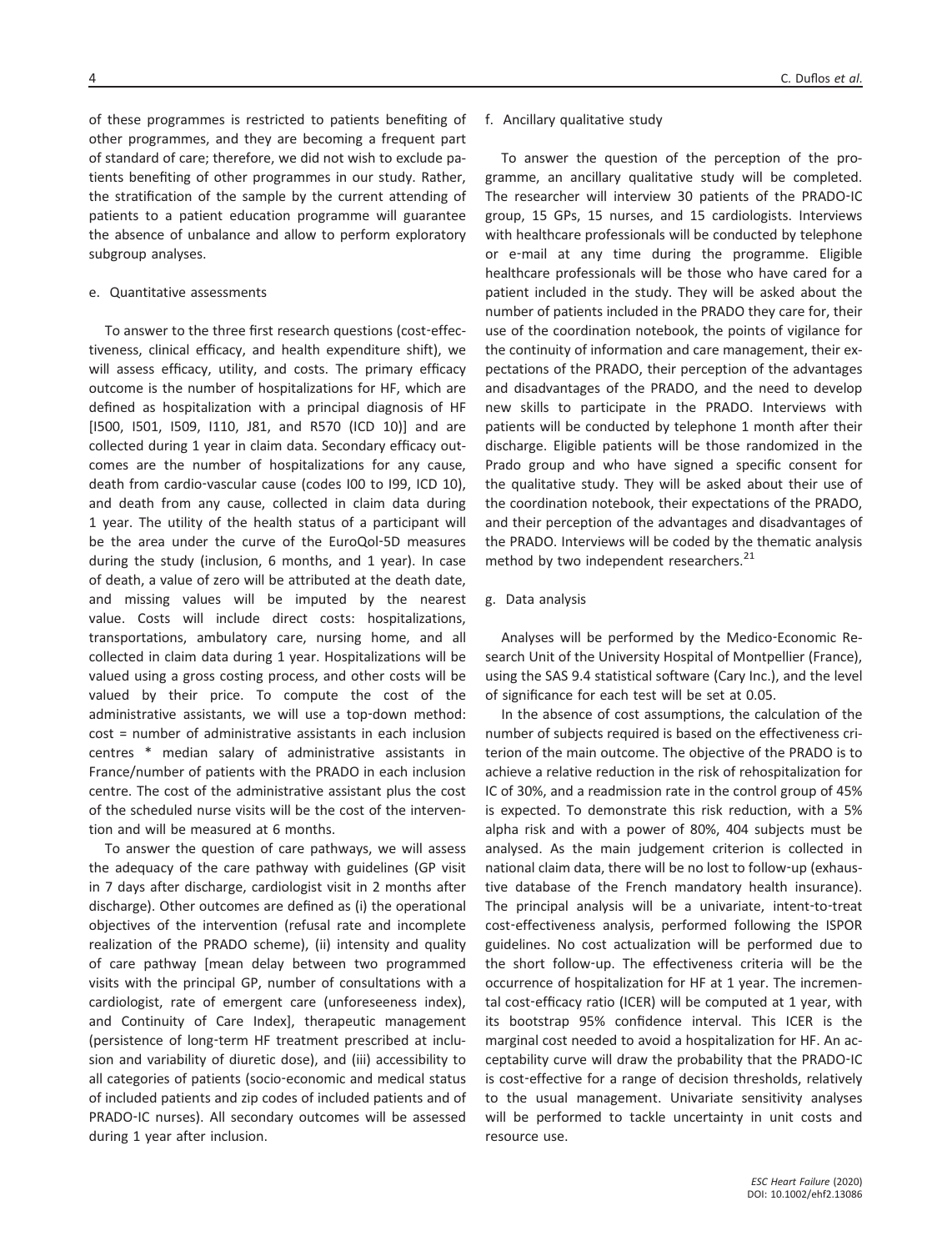A secondary medico‐economic analysis will estimate the incremental cost-utility ratio (ICUR), with the same methodological framework than for the ICER. Utility values will be derived from the EQ 5D‐3L questionnaire (total score).

A budget impact analysis will be performed from the CNAM perspective (National Health Insurance). Total hospitalization costs, total ambulatory care costs, and their ratio will be performed in each group.

Secondary analyses will also include a description of operational outcomes in the PRADO‐IC group, and a comparison of clinical outcomes and of care pathways between groups, using multilevel methods to take into account the inclusion centre.

#### **Enrolment results**

In January 2020, 220 patients were included (55% of sample size). We intend to have completed inclusions by September 2020.

## **Discussion**

The PRADO-IC programme has been implemented everywhere in France, with the aim to reduce the annual death rate of 20%, and the annual HF readmission rate of 30%. Evidence of the actual impact of this programme is scarce.

Theoretically, this programme is of interest, as it addresses some weak links in the chain between persons involved in patient care. The basic hypothesis is rational and the ways to reach the clinical aim are already available, although expensive. Nevertheless, efficacy of the system is challenging in routine practice, as physicians may be reluctant to order administrative‐led transition programme due to the burden created and moreover, because of the low level of evidence for efficacy.

To date, implementation of the system has been challenging. In France, less than 20 000 patients were included in 2018,<sup>22</sup> although more than 200 000 patients are hospitalized for HF each year.<sup>23</sup> Our study may add new knowledge about the programme, its efficacy and effectiveness.

#### a. Strengths

The randomized control design allows a high level of evidence.

Our settings allow a high degree of extrapolability. Indeed, participating centres had not been included in the design of the PRADO‐IC, as the majority of centres in France. This is an important selection criterion, as this lack of involvement in design is responsible for a probably imperfect application and less motivation. Yet the motivation bias leads to overestimated efficacy.<sup>6</sup> Besides, both public and private

centres participate, as well as very large tertiary centres or smaller centres; therefore, all types of patients case-mix are included in our study.

The initial aim advocated by the CNAM was a 30% reduction of readmissions for HF. Readmissions are clearly of clinical importance. However, at the population level, economic criteria remain of great importance too. Therefore, it should be acceptable for the PRADO to be clinically ineffective but economically efficient, thus justifying the improvement of our organizations and transition programmes. This is why a cost-effectiveness criterion was chosen as main outcome of this study.

Secondary exploratory endpoints could provide important features to better understand the strengths or weaknesses of this transition programme and how to improve it and facilitate the implementation in various settings. To this purpose, the qualitative evaluation is original and should explore unknown aspects in this clinical setting.

This trial is unusual for clinicians as we evaluate organizational modifications from the hospital to home, involving other care providers such as the GPs, cardiologists outside of the hospital or nurses. This impact of organizations and their quality is tremendous although scarcely taken into consideration until now. As care pathways improvement are a major operational aim of transitional care, we consider that a multicriteria description of care pathways is necessary in this research area.

#### b. Limitations

The evaluation of organizational processes appears both as a strength and a weakness because of the difficult assessment in relation to actual care pathways. Although the control group is supposed to follow international and national guidelines, local heterogeneity remains likely. Moreover, the centre effect is probably stronger here when compared with trials with drugs. Nevertheless, a usual care group is recommended as control group in pragmatic trials.<sup>24</sup> In order to control bias, randomization was stratified on the inclusion centre and the current attending of patients to a patient education programme, which are the main factors responsible for heterogeneity of care processes. The stratification should limit the subsequent confounding bias, but not the selection bias; therefore, the ability to extrapolate results to other centres could be further discussed. Alas, we could not perform on-site quality audits in this study, due to limited funding.

There is a theoretical risk of contamination bias. Nevertheless, administrative assistants do not manage patients in the control group and cannot be responsible for a contamination bias, and education is carried out by ambulatory nurses during specific visits. Even if they wish, it is unlikely that they will have the opportunity to do effective education with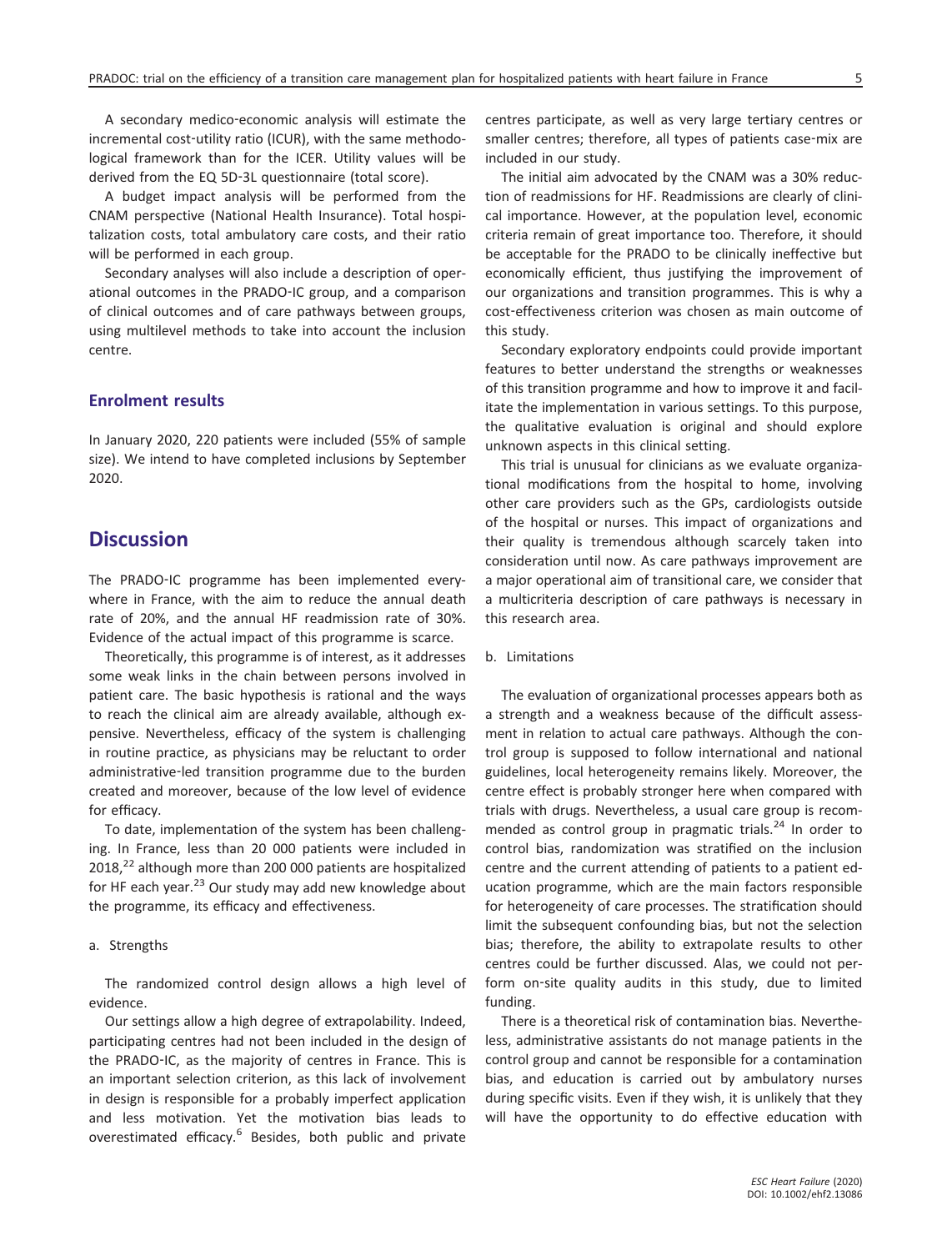patients who do not participate in the programme and therefore who do not receive these specific visits.

Many improvements have been obtained in the past decade for the management of patients with HF that include sacubitril-valsartan for patients with HF with reduced left ejection fraction and telemonitoring. In France, telemonitoring has been available in routine practice for more than 1 year, particularly for all the patients admitted for acute HF. In evaluation, we will take into consideration this potential bias, as the implementation of telemonitoring could improve the clinical outcomes and modify the organizations locally, thus interfering with our study. Currently, the number of patients benefiting from telemonitoring remains small.

The number of patients to be recruited is relatively small, as it was calculated in order to demonstrate the hypotheses on impact chosen by the CNAM, which were close to RR reported in systematic reviews. $10-14$  If these hypotheses are reliable, we will be able to prove such an effect.

c. Future directions

This study should allow for explanations of the mechanisms that led to results. In future studies, the specific impact of the PRADO system should be investigated further in relation with other interventions, especially telemonitoring programmes. Indeed, their relationships, additional values or not remain to be determined by dedicated studies.

## **Conclusions**

The results of this study may help decision‐makers to support an administratively managed transition programme.

## **Acknowledgements**

The authors would like to thank the *Caisse Nationale d'Assurance Maladie* (CNAM); the *Caisse Primaire d'Assurance Maladie* (CPAM); and the *Direction Régionale du Service Médical* Occitanie (DRSM) for their assistance, their involvement in the design of the trial, as well as their involvement in the daily management. The authors would like to thank Erika NOGUE for her excellent data monitoring.

## **Conflict of interest**

The authors do not have any conflict of interest directly regarding this work.

## **Funding**

This trial was granted by the *Institut de Recherche en Santé Publique* (IReSP), a large consortium of French institutions who share interest in promoting Public Health Research in France (Funding number: IReSP‐2016, 17 023‐00).

## References

- 1. Krumholz HM, Chaudhry SI, Spertus JA, Mattera JA, Hodshon B, Herrin J. Do non‐clinical factors improve prediction of readmission risk? *JACC Heart Fail* 2016; **4**: 12–20.
- 2. Farré N, Vela E, Clèries M, Bustins M, Cainzos‐Achirica M, Enjuanes C, Moliner P, Ruiz S, Verdú‐Rotellar JM, Comín‐Colet J. Real world heart failure epidemiology and outcome: a population‐based analysis of 88,195 patients. Lazzeri C, editor. *PLOS ONE* 2017; **12**: e0172745.
- 3. Roshanghalb A, Mazzali C, Lettieri E. Composite outcomes of mortality and readmission in patients with heart failure: retrospective review of administrative datasets. *J Multidiscip Healthc* 2020; **13**: 539–547.
- 4. Avaldi VM, Lenzi J, Castaldini I, Urbinati S, Di Pasquale G, Morini M, Protonotari A, Maggioni AP, Fantini MP. Hospital readmissions of patients with heart failure: the impact of hospital and primary care organizational factors in Northern

Italy. Manzoli L, editor. *PLOS ONE* 2015; **10**: e0127796.

- 5. Lenzi J, Avaldi VM, Hernandez‐Boussard T, Descovich C, Castaldini I, Urbinati S, di Pasquale G, Rucci P, Fantini MP. Risk‐adjustment models for heart failure patients' 30‐day mortality and readmission rates: the incremental value of clinical data abstracted from medical charts beyond hospital discharge record. *BMC Health Serv Res* 2016; **16**: 473.
- 6. Van Spall HGC, Lee SF, Xie F, Oz UE, Perez R, Mitoff PR, Maingi M, Tjandrawidjaja MC, Heffernan M, Zia MI, Porepa L. Effect of patient‐centered transitional care services on clinical outcomes in patients hospitalized for heart failure: the PACT‐HF randomized clinical trial. *JAMA* 2019; **321**: 753–761.
- 7. Haggerty JL, Reid RJ, Freeman GK, Starfield BH, Adair CE, McKendry R. Continuity of care: a multidisciplinary review. *BMJ* 2003; **327**: 1219–1221.
- 8. Shojania KG, McDonald KM, Wachter RM, Owens DK. Closing the quality gap:

a critical analysis of quality improvement strategies. Agency for Healthcare Research and Quality Rockville, MD; 2004 (Technical Reviews; vol. 9.1).

- 9. Crespo‐Leiro MG, Anker SD, Maggioni AP, Coats AJ, Filippatos G, Ruschitzka F, Ferrari R, Piepoli MF, Delgado Jimenez JF, Metra M, Fonseca C, Hradec J, Amir O, Logeart D, Dahlström U, Merkely B, Drozdz J, Goncalvesova E, Hassanein M, Chioncel O, Lainscak M, Seferovic PM, Tousoulis D, Kavoliuniene A, Fruhwald F, Fazlibegovic E, Temizhan A, Gatzov P, Erglis A, Laroche C, Mebazaa A, Heart Failure Association (HFA) of the European Society of Cardiology (ESC). European Society of Cardiology Heart Failure Long‐Term Registry (ESC‐HF‐LT): 1‐year follow‐up outcomes and differences across regions: ESC‐HF‐LT: 1‐year follow‐up. *Eur J Heart Fail* 2016; **18**: 613–625.
- 10. Albert NM, Barnason S, Deswal A, Hernandez A, Kociol R, Lee E, Paul S, Ryan CJ, White‐Williams C, American